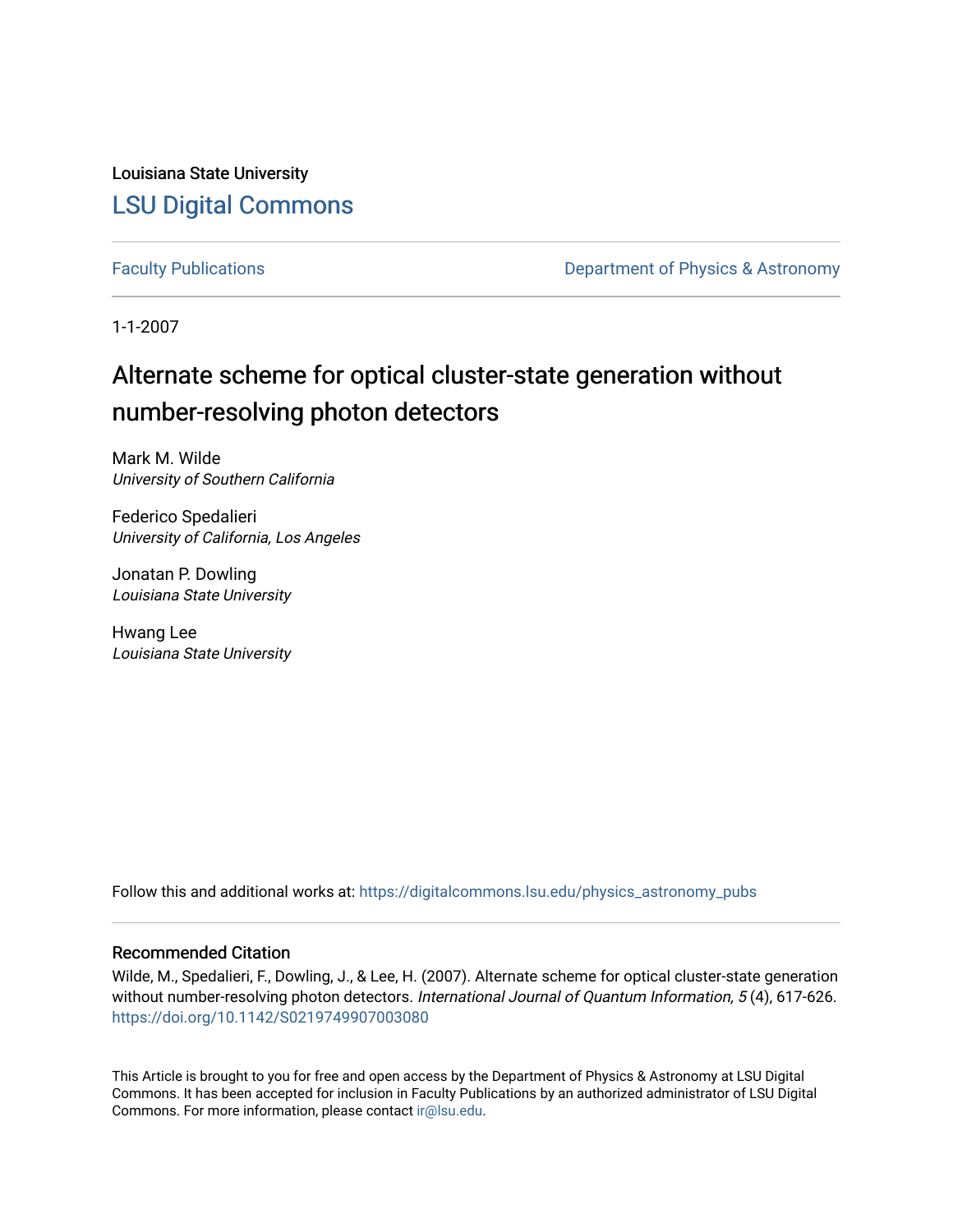# ALTERNATE SCHEME FOR OPTICAL CLUSTER-STATE GENERATION WITHOUT NUMBER-RESOLVING PHOTON DETECTORS

MARK M. WILDE

Communication Sciences Institute, University of Southern California, Los Angeles, California 90089, United States mark.wilde@usc.edu

FEDERICO SPEDALIERI

Department of Electrical Engineering, University of California, Los Angeles, Los Angeles, California 90095, United States federico@ee.ucla.edu

JONATHAN P. DOWLING

HWANG LEE

Hearne Institute for Theoretical Physics, Department of Physics and Astronomy, Louisiana State University, Baton Rouge, Louisiana 70803-4001, United States jdowling@phys.lsu.edu, hwlee@phys.lsu.edu

> Received Day Month Year Revised Day Month Year

We design a controlled-phase gate for linear optical quantum computing by using photodetectors that cannot resolve photon number. An intrinsic error-correction circuit corrects errors introduced by the detectors. Our controlled-phase gate has a 1/4 success probability. Recent development in cluster-state quantum computing has shown that a two-qubit gate with non-zero success probability can build an arbitrarily large cluster state with only polynomial overhead. Hence, it is possible to generate optical cluster states without number-resolving detectors and with polynomial overhead.

Keywords: cluster states, linear optical quantum computing

# 1. Introduction

The protocol of one-way quantum computing opened a new paradigm in quantum computation. Single-qubit measurements on a set of highly entangled qubits—the so called cluster state<sup>1</sup>—perform the computation in one-way quantum computing. On the other hand, in the usual quantum-circuit approach, Knill, Laflamme, and Milburn (KLM) utilized the idea of gate teleportation<sup>2</sup> for scalable optical quantum computing. KLM introduced a non-deterministic two-qubit controlled-phase gate that succeeds with probability arbitrarily close to one, given a sufficiently large an-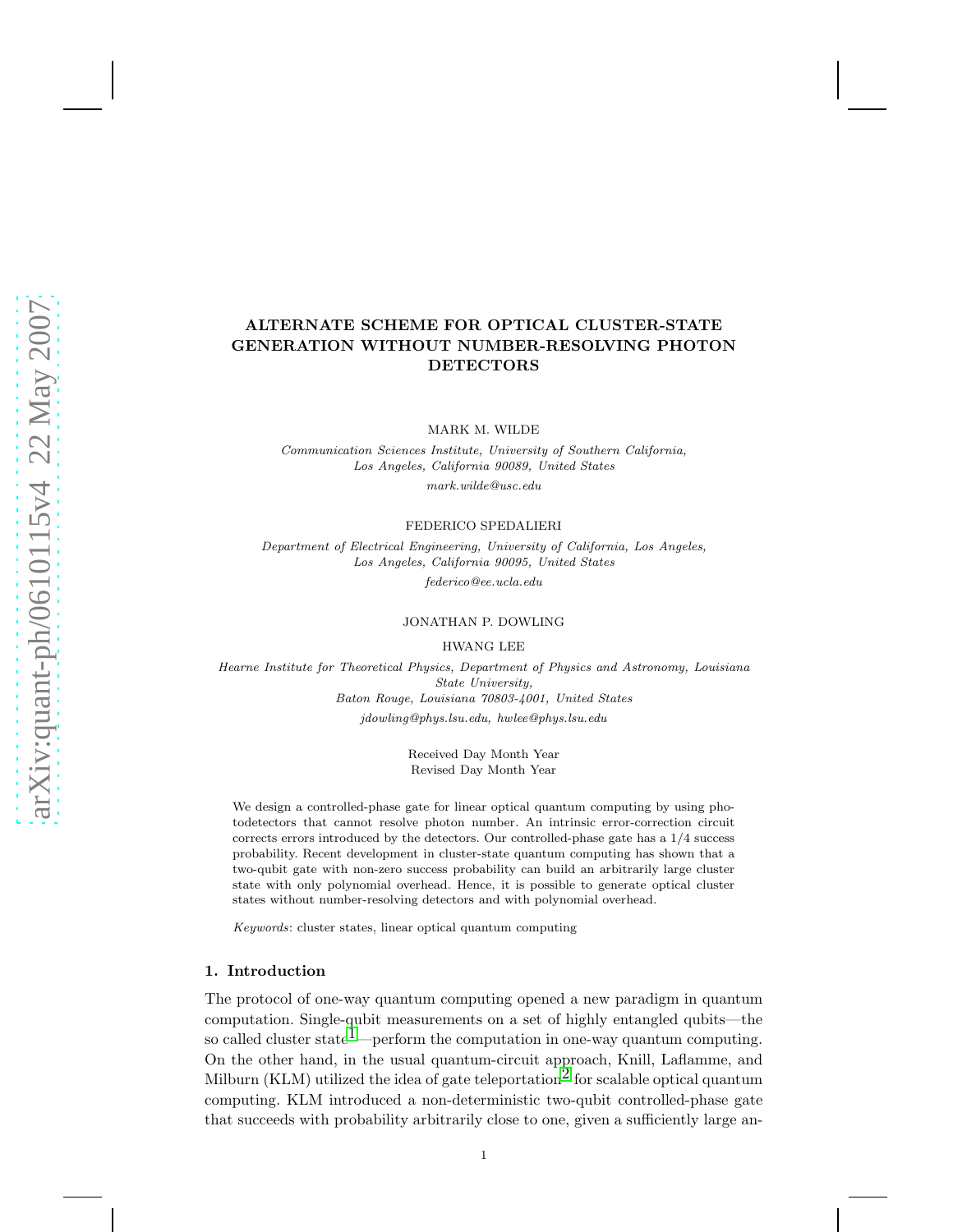cilla state<sup>3</sup>. Nielsen later applied the KLM method to one-way quantum computing in the effort to decrease the number of required physical resources<sup>4</sup>. "Qubit fusion"<sup>5</sup> and "quantum parity check" operations<sup>[6](#page-10-5)</sup> have improved the scalability of linear optical quantum computation (see Ref. [7](#page-10-6) for a review). Two recent experiments have implemented the one-way quantum computing model with photonics<sup>[8](#page-10-7),9</sup>.

Many researchers consider the number-resolving-detector requirement as inevitable for either the one-way or quantum circuit approach for linear optical quantum computing. The number-resolving capability is an essential requirement in a quantum repeater protocol for long distance communication<sup>10</sup>. Browne and Rudolph showed that number-resolving detectors are not necessary for building optical cluster states by using redundant encoding in Type-II fusion<sup>5</sup>. We address the necessity of number-resolving photon detectors for the implementation of linear optical quantum computing. We provide an alternate scheme for building cluster states using an optical controlled-phase gate that does not rely on number-resolving detectors. We note that some authors recently presented another scheme for building cluster states without number-resolving detectors<sup>11</sup>.

We utilize the KLM-type ancilla state of four qubits with a source of pure polarization-entangled Bell states. We adopt a polarization-encoding scheme<sup>12</sup>. It has the advantage of immunity to photon loss errors<sup>13</sup>. Our scheme requires a source of high-fidelity polarization-entangled Bell states  $14$ . The controlled-phase gate succeeds with probability 1/4 with the aid of a four-qubit ancilla state. Intriguingly, previous researchers have suggested using a probabilistic two-qubit gate with non-zero success probability to build an arbitrarily large cluster state<sup>[15](#page-10-14),16</sup>. Preparation of two-dimensional cluster states requires only polynomial overhead  $17,18$ . Our controlled-phase gate scheme removes the necessity of number-resolving detectors for building an arbitrarily large optical cluster state.

Figure [1](#page-3-0) outlines our controlled-phase-gate design. B2G (Bell-to-GHZ) converts Bell states to GHZ states with 1/2 success probability. G2A (GHZ-to-four-qubit-Ancilla) corrects for possible errors introduced in B2G. G2A converts pure GHZ states to the following four-qubit ancilla state  $|t_1'\rangle^{2,3,12}$  $|t_1'\rangle^{2,3,12}$  $|t_1'\rangle^{2,3,12}$  $|t_1'\rangle^{2,3,12}$  $|t_1'\rangle^{2,3,12}$ .

$$
\left(\left|HVVH\right\rangle + \left|VHVH\right\rangle + \left|VHHV\right\rangle - \left|HVHV\right\rangle\right)/2\tag{1}
$$

The conversion probability is  $1/2$  given two pure GHZ states. A2C (four-qubit-Ancilla-to-Controlled-phase) uses  $|t'_1\rangle$  to perform a controlled-phase gate with  $1/4$ success probability. The gate heralds success using photon detectors that do not resolve photon number.

Figure [2\(](#page-4-0)a) provides a guide to all linear optical elements. Figure 2(b) shows a polarization-dependent phase shifter and Figure  $2(c)$  a polarization-independent detector.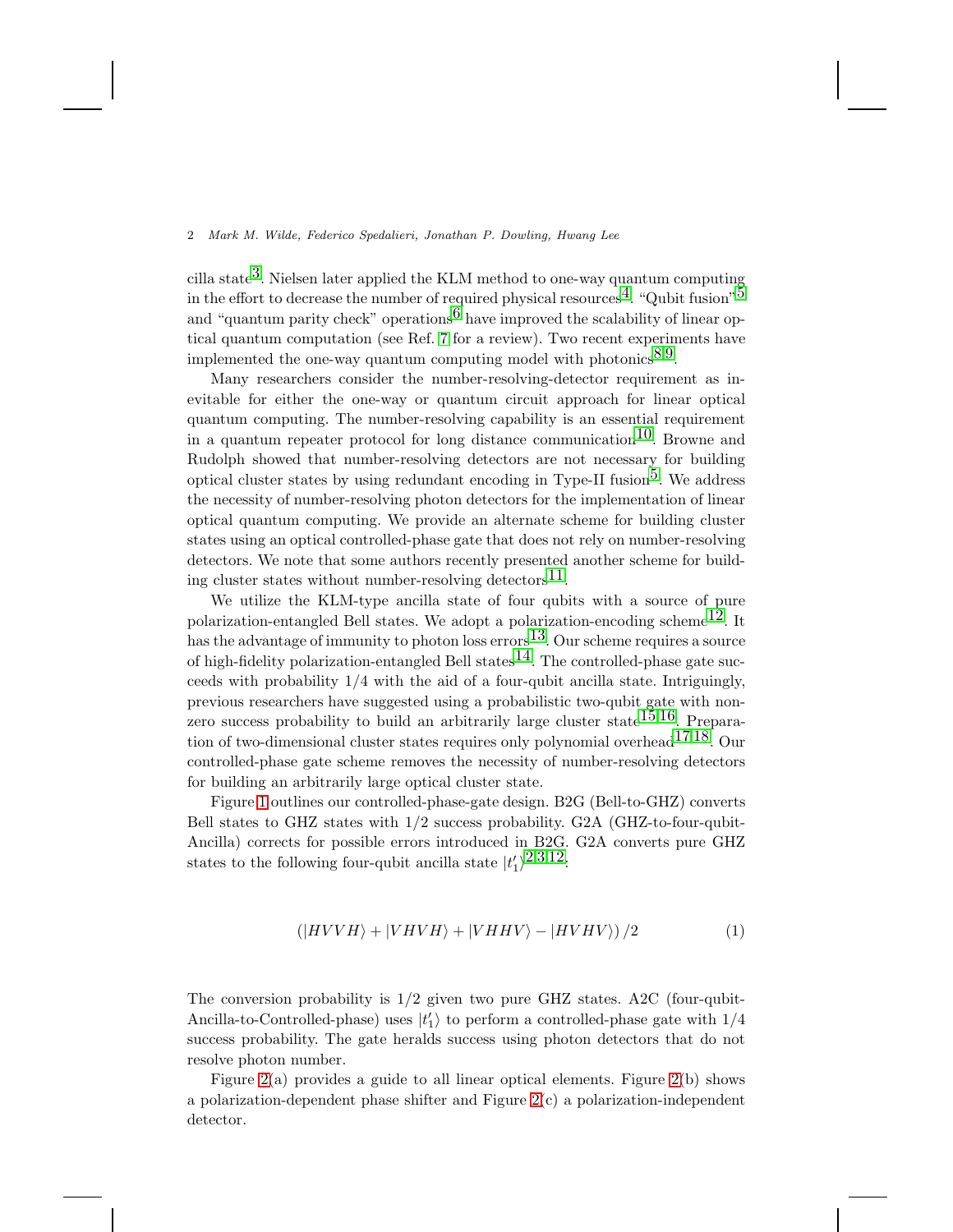

Alternate Scheme for Optical Cluster-State Generation without Number-Resolving Photon Detectors 3

<span id="page-3-0"></span>Fig. 1. Our implementation of a controlled-phase gate. B2G is the Bell-to-GHZ converter, G2A is the GHZ-to-four-qubit-Ancilla converter, and A2C is the four-qubit-Ancilla-to-Controlled-phase converter.

# 2. Polarization-Independent Detectors

Polarization-independent detectors (PIDs) detect the number of photons in a spatial mode independent of their polarization (Figure  $2(c)$ ). Two ordinary photon detectors follow the polarization rotator (PR) and the polarizing beam splitters (PBS). The classical processor processes the result of the two detectors' photon number measurement. It sends classical control signals to optical elements that perform conditional post-processing on the remaining computational modes. We illustrate its operation on the computational basis  $\{|H\rangle, |V\rangle\}$  of one incoming spatial mode:

$$
|H\rangle \quad \underline{\text{PID}} \quad (|H0\rangle + |0V\rangle) / \sqrt{2} \tag{2}
$$

$$
|V\rangle \quad \underline{\text{PID}} \quad (-|H0\rangle + |0V\rangle) / \sqrt{2} \tag{3}
$$

The outcome of the photon number measurement in each case is either  $|H0\rangle$  or  $|0V\rangle$  with probability 1/2. The detectors only gain information about the photon number in the incoming spatial mode—they learn nothing about polarization.

We illustrate a useful feature of a PID. Suppose we have a polarization-entangled state

$$
\left|\Phi_d^+\right\rangle \equiv (|H\rangle^{\otimes d} + |V\rangle^{\otimes d})/\sqrt{2}
$$
 (4)

We can measure the photon number of the last mode of  $\left|\Phi_d^+\right|$  $\binom{+}{d}$  using a PID and obtain the state  $|\Phi_{d-1}^+\rangle$ . This retaining of entanglement is not possible with a typical photon number measurement.

A PID processing  $|\Phi_d^+$  $\binom{+}{d}$ 's last mode gives the state:

$$
\left|\Phi_d^+\right\rangle \xrightarrow{\text{PID}} 2^{-1/2} \left[ \left|\Phi_{d-1}^-\right\rangle \otimes \left|H0\right\rangle + \left|\Phi_{d-1}^+\right\rangle \otimes \left|0V\right\rangle \right] \tag{5}
$$

The state after measurement is the polarization-entangled state  $|\Phi_{d-1}^-\rangle$  if we mea-<br>it will be defined as the polarization of the state  $|\Phi_{d-1}^-\rangle$ sure  $|H0\rangle$  and state  $|\Phi^+_{d-1}\rangle$  if we measure  $|0V\rangle$ . The classical processor in the PID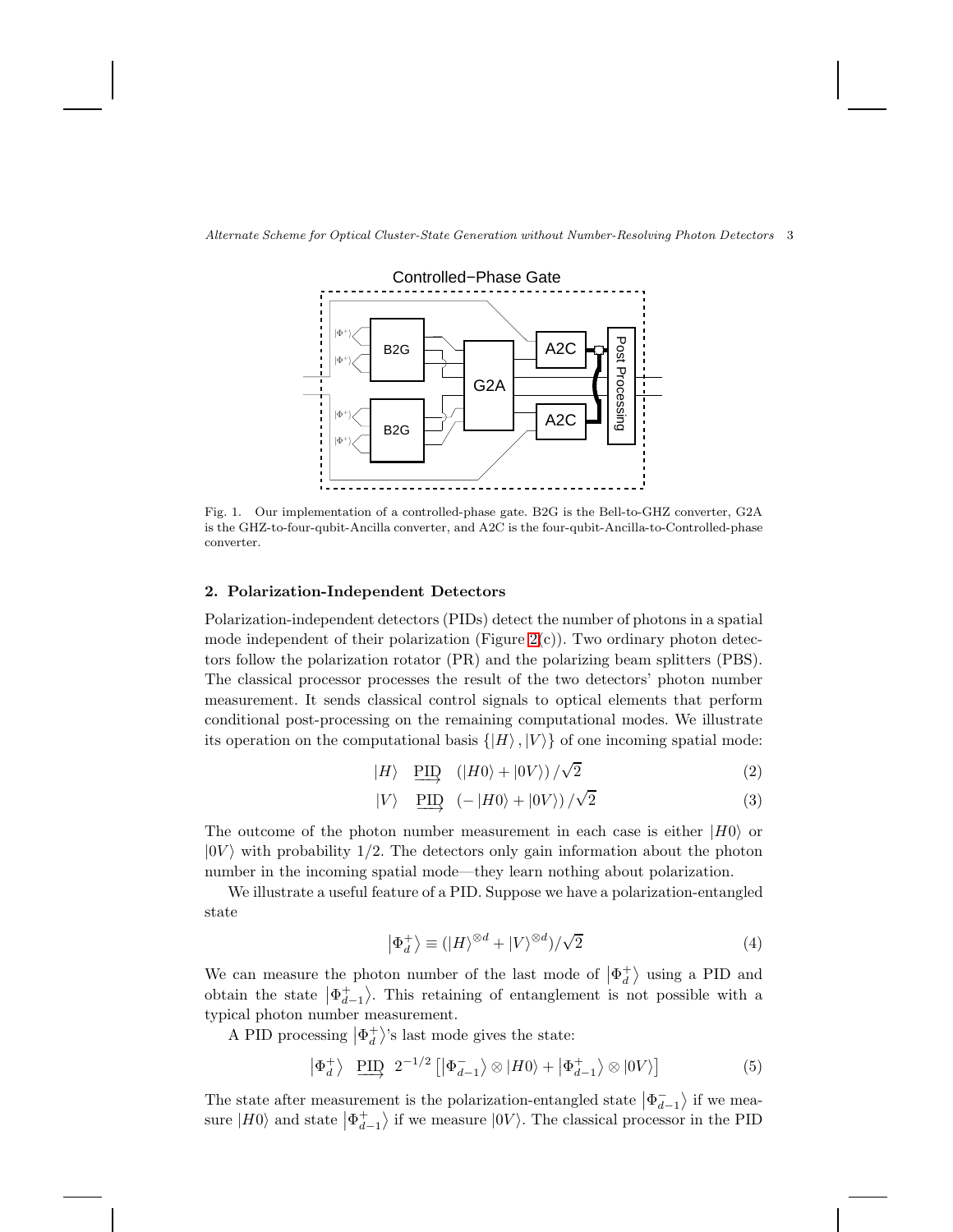

<span id="page-4-0"></span>Fig. 2. In the legend (a), thin lines denote qubits and thick lines denote classical bits. A classical processor performs post processing based on measurement results. The trash symbol denotes "tracing out" a mode. A polarization-independent detector (PID) detects photons independent of polarization. A polarization rotator (PR) rotates the polarization basis by  $\frac{\pi}{4}$ . A phase shifter (PS) rotates the global phase. A polarizing beam splitter (PBS) transmits horizontally-polarized photons and reflects vertically-polarized photons. A polarization-dependent phase shifter (PDPS) shifts the phase of vertically-polarized photons only (Figure [2\(](#page-4-0)b)). The last linear optical element in (a) is the beam splitter (BS). A polarization-dependent phase shifter (b). A polarizationindependent detector (c). B2G (d) is the Bell state to GHZ state converter.

in Figure  $2(c)$  obtains the result of the measurement and forwards it to a set of post-processing linear optical elements. Post-processing is as follows: do nothing for measurement result  $|0V\rangle$ , or evolve state  $|\Phi_{d-1}^+\rangle$  to  $|\Phi_{d-1}^+\rangle$  for measurement result  $|H0\rangle$ . Evolve by performing a PDPS of  $\pi$  on exactly one mode of  $|\Phi_{d-1}^{-}\rangle$ . So we possess  $|\Phi_{d-1}^{+}\rangle$  as a resource for subsequent computations. We exploit this feature in B2G.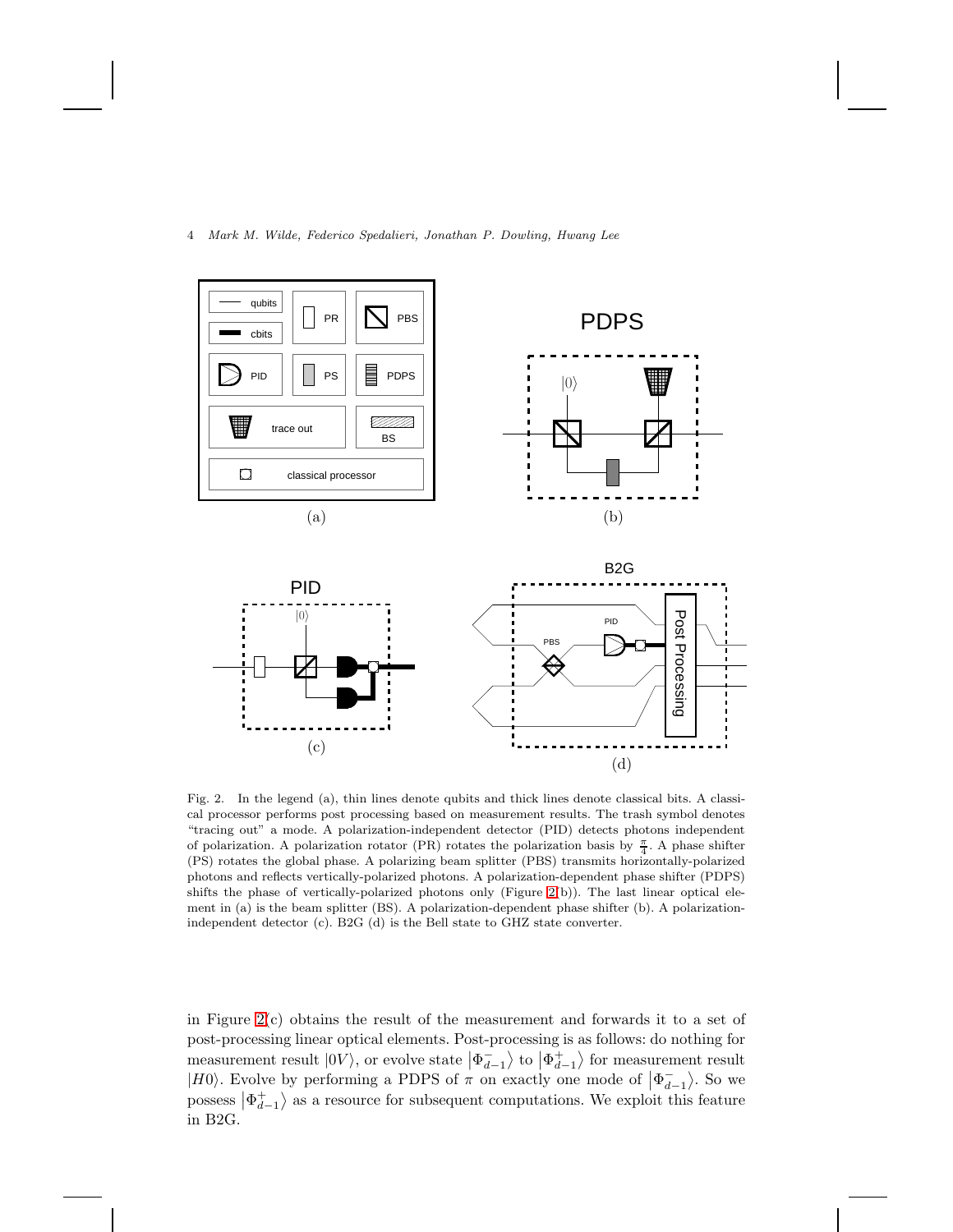Alternate Scheme for Optical Cluster-State Generation without Number-Resolving Photon Detectors 5

# 3. Preparation of a GHZ state from two Bell states

Suppose we have a source of pure Bell states

$$
|\Phi^{+}\rangle \equiv (|HH\rangle + |VV\rangle)/\sqrt{2}
$$
 (6)

Note the following conventions:

$$
|\text{GHZ}^{+}\rangle \equiv (|HHH\rangle + |VVV\rangle)/\sqrt{2}
$$
 (7)

$$
|\text{GHZ}^{-}\rangle \equiv (|HHH\rangle - |VVV\rangle)/\sqrt{2}
$$
 (8)

B2G in Figure [2\(](#page-4-0)d) converts pure Bell states to a mixture of  $|GHZ^+\rangle$  and  $|V0H\rangle$ . B2G is nothing but the quantum parity check  $6$  and similar to Type I fusion<sup>5</sup>. A mixture results because the photon detectors are not number resolving. We use polarization-independent detectors in our scheme where the scheme in Ref. [5](#page-10-4) uses detectors dependent on the polarization of the incoming photons.

B2G begins by feeding in two Bell states at the four input ports in Figure [2\(](#page-4-0)d).  $|\Phi^+\rangle\,|\Phi^+\rangle$  propagates after the PBS as follows (with the third mode rearranged as the last mode):

$$
\left|\Phi^{+}\right\rangle\left|\Phi^{+}\right\rangle \quad \underline{\text{PBS}} \quad (\left|HHH\right\rangle\left|H\right\rangle + \left|VVV\right\rangle\left|V\right\rangle) / 2 + \left(\left|V0H\right\rangle\left|\left(H,V\right)\right\rangle + \left|H\left(H,V\right)V\right\rangle\left|0\right\rangle\right) / 2 \quad (9)
$$

We perform a PID on the last mode. The quantum state becomes the following before the detectors in the PID:

$$
(|GHZ^{-}\rangle|H0\rangle + |GHZ^{+}\rangle|0V\rangle)/\sqrt{2} - |V0H\rangle (|H^{2}0\rangle - |0V^{2}\rangle)/\sqrt{8} + |H(HV)V\rangle|00\rangle/2 \quad (10)
$$

 $\ket{H^2}$  denotes two horizontally polarized photons in a given path. The detectors in the PID measure the last two modes and cannot distinguish between  $|H0\rangle$  and  $|H^20\rangle$  or  $|0V\rangle$  and  $|0V^2\rangle$  because they cannot resolve photon number. Thus  $|H0\rangle$ and  $|H^20\rangle$  refer to the same measurement result so we name them  $|H^n0\rangle$  and  $|0V^n\rangle$ where  $n$  is an arbitrary positive integer. Post-processing on the quantum state in [\(10\)](#page-5-0) is as follows: discard and start over if we measure  $|00\rangle$ , perform a PDPS of  $\pi$ on the first mode if we measure  $|H^n 0\rangle$ , or do nothing if we measure  $|0V^n\rangle$ .

The state becomes the mixture  $\rho_{\rm PGHZ}$  (the partial GHZ mixture) after the above conditioning.

<span id="page-5-1"></span><span id="page-5-0"></span>
$$
\rho_{\rm PGHZ} = \left(2 \left| \rm GHZ^+ \right\rangle \left\langle \rm GHZ^+ \right| + \left| V0H \right\rangle \left\langle V0H \right| \right) /3 \tag{11}
$$

We obtain a pure GHZ state with probability  $1/2$  after performing B2G on two pure Bell states.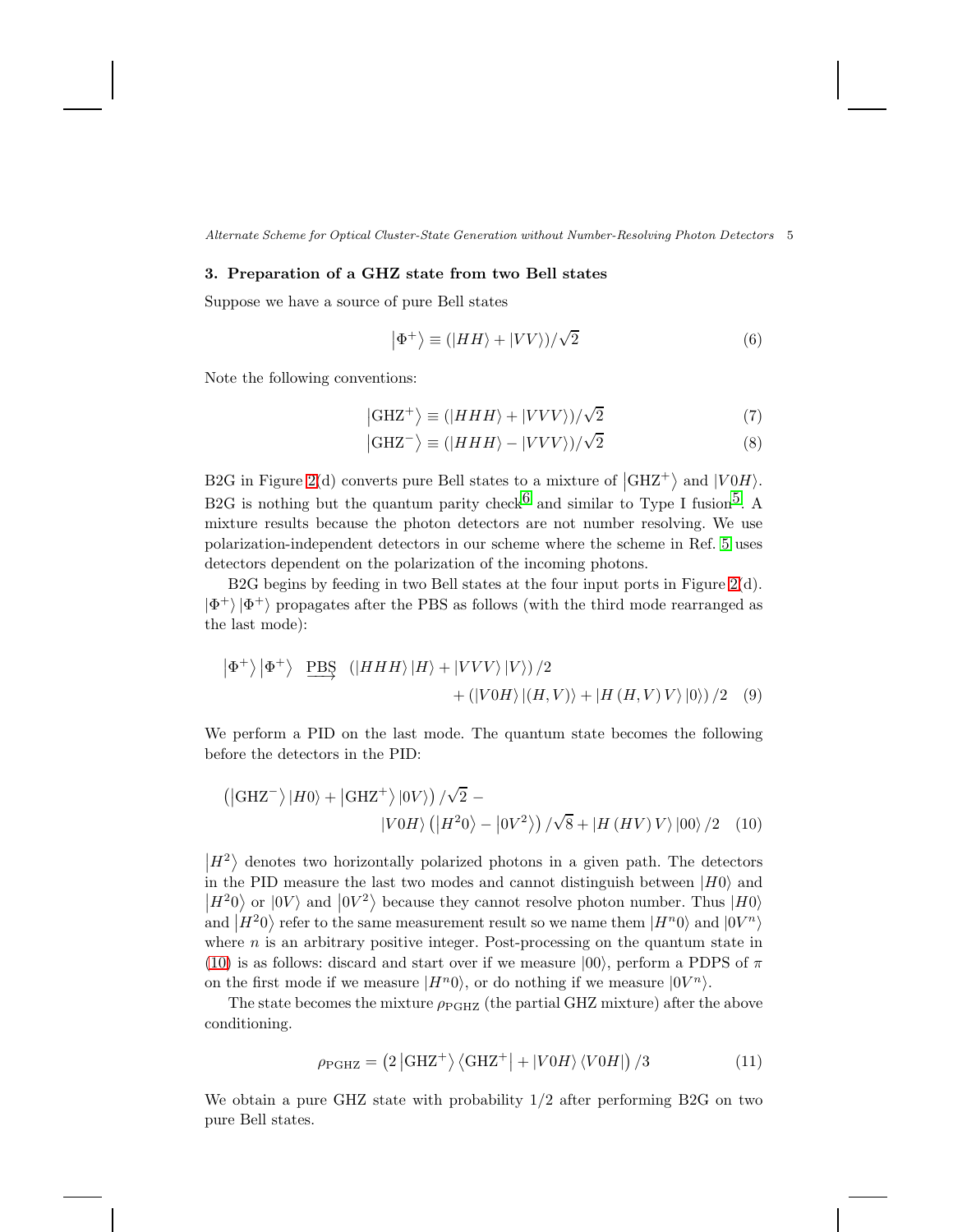

<span id="page-6-0"></span>Fig. 3. G2A (a) converts the mixture  $\rho_{\text{PGHZ}}$  in Eqn. [\(11\)](#page-5-1) to  $|t_1\rangle$ . It includes error correcting in ECC followed by post-processing to generate  $|t'_1\rangle$ . ECC (b) corrects for errors from B2G. Each PDPS introduces a relative phase of  $\frac{\pi}{4}$ .

# 4. Preparation of the four-qubit ancilla state from two GHZ states

G2A in Figure [3\(](#page-6-0)a) converts the output of two parallel runs of B2G to the four-qubit ancilla state  $|t'_1\rangle$ . G2A performs this conversion with a success probability of  $1/2$ when pure GHZ states are input. We perform this conversion using photon detectors which are not number resolving. We have a procedure that corrects for the error introduced into the mixed state  $\rho_{PGHZ}$  in [\(11\)](#page-5-1). This conversion only has a non-unit probability of success, but we know whether the conversion fails or succeeds. Two parallel runs of B2G generate two copies of  $\rho_{PGHZ}$ . We input four Bell states to the two B2Gs.

# 4.1. Intrinsic Error Correction Circuit

The second mode of  $\rho_{\rm{PGHZ}}$  may have an error. So we send the second mode of each copy of  $\rho_{\rm PGHZ}$  through the ECC (Error Correction Circuit) depicted in Figure [3\(](#page-6-0)b). ECC is the first part of G2A. ECC is similar to Type II fusion<sup>5</sup>. We use it for two purposes. It detects whether two pure GHZ states are actually input to G2A. ECC then produces a state which deterministically converts to the four-qubit ancilla state  $|t_1'\rangle.$  It only produces the convertible state if two pure GHZ states are at the input of G2A. G2A is similar to a Type-II fusion gate, which (in the language of Ref. [5\)](#page-10-4) creates a "redundantly-encoded" two-qubit cluster state (across four photons) and simultaneously filters out the unwanted two-photon parts of the wavefunction of the input states (as described by Ralph et al. in Ref. [13\)](#page-10-12).

Suppose that the state  $|V \cup H\rangle |V \cup H\rangle$  is input to G2A. We can detect this state uniquely by noting that no one of the four detectors in the two PIDs fire. We discard and start over if we detect zero photons.

Suppose that either the state  $|GHZ^+\rangle |V0H\rangle$  or  $|V0H\rangle |GHZ^+\rangle$  is input to ECC. The left column of Table [1](#page-7-0) gives possible states of the two middle modes in either of the two superpositions:  $|GHZ^+\rangle |V0H\rangle$  or  $|V0H\rangle |GHZ^+\rangle$ . Table [1](#page-7-0) aids in de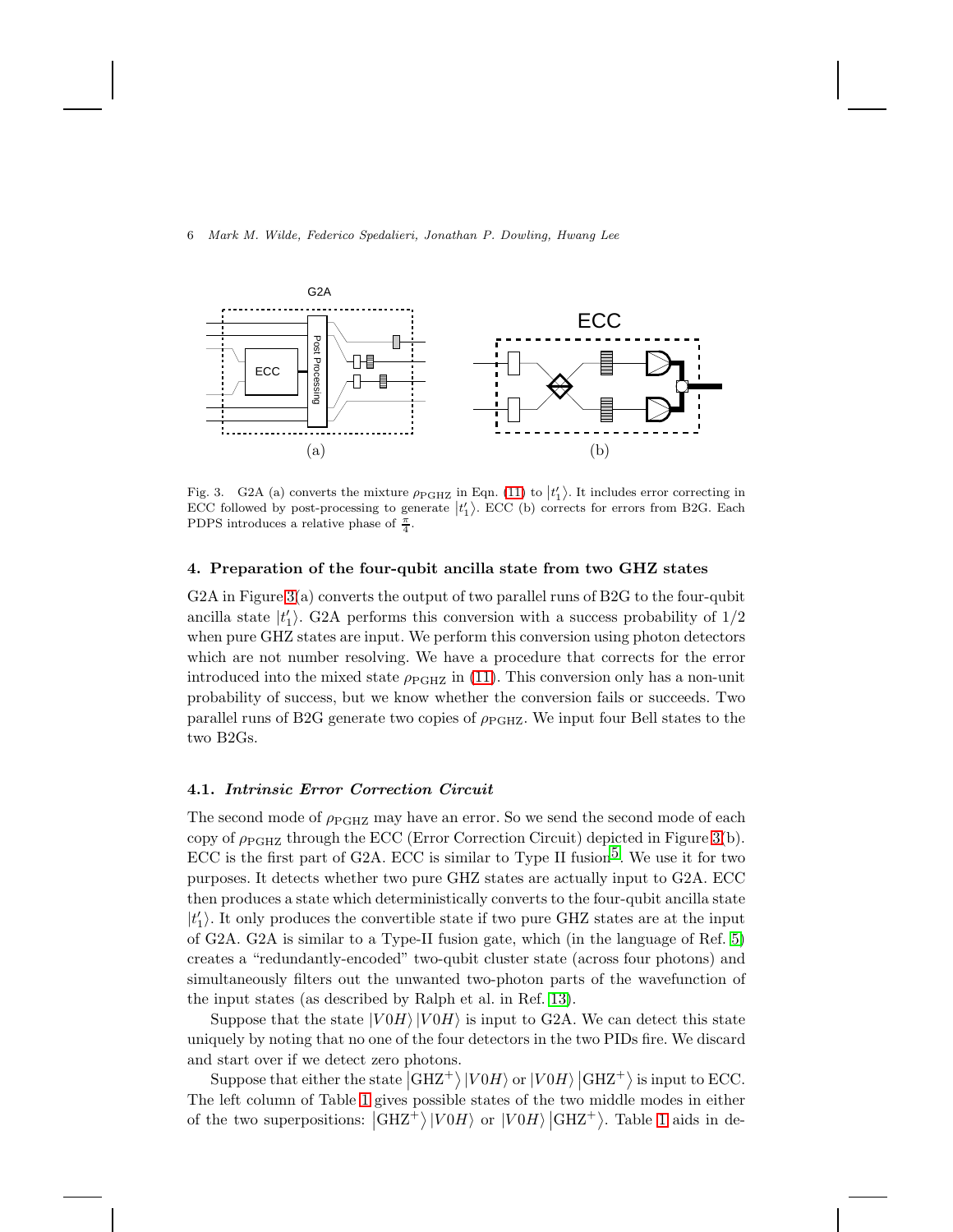Alternate Scheme for Optical Cluster-State Generation without Number-Resolving Photon Detectors 7

termining the resulting state before the detector measurement. Each measurement result has zero photons in exactly three of the four modes. We discard and start over if we detect zero photons in exactly three modes.

<span id="page-7-0"></span>Table 1. The left column contains possible initial states of the two middle modes of state  $|GHZ\rangle |V0H\rangle$  or state  $|V0H\rangle |GHZ\rangle$ . The right column contains resulting states after ECC processes initial states. The two PIDs transform the two modes in the initial states to four modes (see Figure 2(b)).

| Init.        | <b>Resulting States</b>                                                               |
|--------------|---------------------------------------------------------------------------------------|
| $ 0H\rangle$ | $\sqrt{(0H00) - e^{i\pi/4}  H000\rangle +  000V\rangle + e^{i\pi/4}  00V0\rangle)/2}$ |
| $ 0V\rangle$ | $(- 0H00\rangle - e^{i\pi/4} H000\rangle -  000V\rangle + e^{i\pi/4} 00V0\rangle)/2$  |
| $ H0\rangle$ | $\sqrt{(H000) - e^{i\pi/4}  0H00\rangle +  00V0\rangle + e^{i\pi/4}  000V\rangle)/2}$ |
| $ V0\rangle$ | $- H000\rangle - e^{i\pi/4} 0H00\rangle -  00V0\rangle + e^{i\pi/4} 000V\rangle$      |

Suppose that two pure GHZ states  $|GHZ^+\rangle |GHZ^+\rangle$  are input to ECC. The left column of Table [2](#page-7-1) gives possible states of the two middle modes in the superposition  $\left|\text{GHZ}^+\right\rangle \left|\text{GHZ}^+\right\rangle$  just before the detectors in the two PIDs. We determine a method

> <span id="page-7-1"></span>Table 2. The left column contains the possible initial states of the two middle modes of  $|GHZ\rangle |GHZ\rangle$ . The right column contains the resulting states after the ECC operation processes the initial states and just before detection. We employ the following shorthand notation:  $|0H0V\rangle \equiv |1\rangle$ ,  $|H0V0\rangle \equiv |2\rangle$ ,  $|H00V\rangle \equiv |3\rangle$ ,  $|0HV0\rangle \equiv |4\rangle$ ,  $|HH00\rangle = |5\rangle, |00VV\rangle = |6\rangle, |H^2000\rangle = |7\rangle, |0H^200\rangle = |8\rangle,$  $|00V^20\rangle \equiv |9\rangle$ ,  $|000V^2\rangle \equiv |10\rangle$ . All resulting states require normalization.

| Init. | <b>Resulting States</b>                                                                                                                                        |
|-------|----------------------------------------------------------------------------------------------------------------------------------------------------------------|
| HH    | $e^{\frac{i\pi}{4}}$ ( 5) – <i>i</i>  3) – <i>i</i>  4) +  6) –  7) +  9) –  8) +  10))                                                                        |
| HV    | $23\pi$<br>$\langle -i   5 \rangle -   3 \rangle -   4 \rangle - i   6 \rangle +   7 \rangle -   9 \rangle -   8 \rangle +   10 \rangle$<br>$ie^{\frac{1}{4}}$ |
| V H   | $ie^{\frac{i3\pi}{4}}$<br>$\langle -i 5\rangle -  3\rangle -  4\rangle - i 6\rangle -  7\rangle +  9\rangle +  8\rangle -  10\rangle$                          |
| VV    | $( 5\rangle - i 3\rangle - i 4\rangle +  6\rangle +  7\rangle +  9\rangle -  8\rangle -  10\rangle)$                                                           |

to correct for the error introduced in B2G by analyzing Table [2.](#page-7-1) We discard the computation if we measure zero photons in exactly three modes—the resulting states  $|7\rangle, |8\rangle, |9\rangle, |10\rangle$  are in Table [2,](#page-7-1) as well as all the resulting states given in Table [1.](#page-7-0) We only need detectors that distinguish between no photons and some photons. Keep the state if zero photons are in only two modes. We thus determine with certainty whether two pure GHZ states are input to G2A.

We analyze the result of ECC only when two pure GHZ states  $|GHZ^+\rangle |GHZ^+\rangle$ are input to G2A. Reorder the state  $\left|\text{GHZ}^+\right\rangle$   $\left|\text{GHZ}^+\right\rangle$  so that the middle two modes become the last two modes:  $(|HHHH\rangle|HH\rangle + |HHVV\rangle|HV\rangle + |VVHH\rangle|VH\rangle +$  $|VVVV\rangle |VV\rangle/2$ . Table [3](#page-8-0) entries give the resulting state after ECC.

ECC (Figure [3\(](#page-6-0)b)) works only if the original Bell states are pure. If the original Bell states have timing jitters, a PBS can purify them. If, on the other hand, the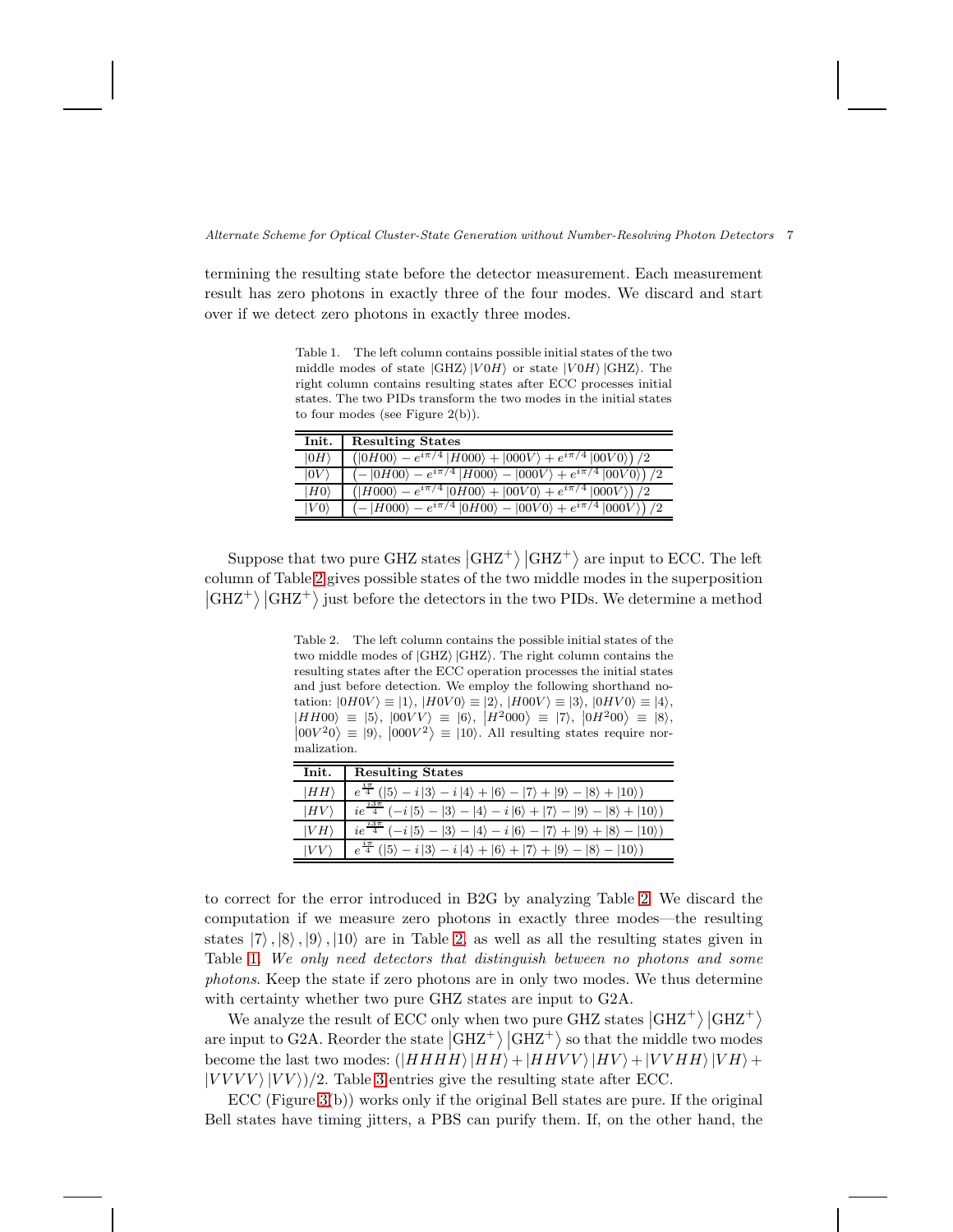

<span id="page-8-1"></span>Fig. 4. A2C consists of a 50:50 BS followed by two PIDs.

Bell-state source has the possibility of emitting a four-photon pair, the purification is seemingly not possible. Therefore, our scheme doesn't not work if we use spontaneous parametric down conversion as our source of the Bell pairs. It is possible to implement the desired ECC if we use the source without multiple-pair emission such as the recently developed semiconductor source  $^{14}$ .

<span id="page-8-0"></span>Table 3. The left column contains measurement results when passing the two middle modes of  $|GHZ\rangle |GHZ\rangle$  through ECC. The right column contains the resulting states of the four other modes which do not pass through ECC.

| Meas.                     | <b>Resulting States</b>                                                                       |
|---------------------------|-----------------------------------------------------------------------------------------------|
| $ 5\rangle$ , $ 6\rangle$ | $ HHHH\rangle + i  HHVV\rangle$<br>+i $ VVHH\rangle +  VVVV\rangle$<br>$e^{\frac{i\pi}{4}}$   |
| $ 3\rangle$ , $ 4\rangle$ | $ HHHH\rangle - i  HHVV\rangle$<br>/ つ<br>$e^{-\frac{1}{4}}$<br>$ VVHH\rangle +  VVVV\rangle$ |

<span id="page-8-2"></span>Table 4. The left column contains the measurement results after two A2Cs. The right column contains post-processing for the two remaining computational modes given the measurement result (using the shorthand in Table [2\)](#page-7-1).

| Meas.                       | <b>Post-processing Operations</b>                     |
|-----------------------------|-------------------------------------------------------|
| $ 11\rangle$ , $ 22\rangle$ | $\pi$ PR on both modes, PDPS of $\pi$ on mode 2       |
| $ 12\rangle$ , $ 21\rangle$ | Same as above with a PS of $\pi$                      |
| $ 31\rangle$ , $ 42\rangle$ | $\pi$ PR on mode 2, $\pi$ PS, PDPS of $\pi$ on mode 2 |
| $ 41\rangle$ , $ 32\rangle$ | Same as above with a PS of $\pi$                      |
| $ 34\rangle$ , $ 43\rangle$ | PDPS of $\pi$ on mode 2                               |
| $ 33\rangle$ , $ 44\rangle$ | Same as above with a PS of $\pi$                      |
| $ 14\rangle$ , $ 23\rangle$ | $\pi$ PR on mode 1, $\pi$ PS, PDPS of $\pi$ on mode 2 |
| $ 13\rangle$ , $ 24\rangle$ | Same as above with a PS of $\pi$                      |

# 4.2. Feed-forward to the four-qubit ancilla state

We perform the following post-processing conditioning on the state resulting from ECC: perform a PDPS by  $\pi$  on modes two and three if we measure either  $|HH00\rangle$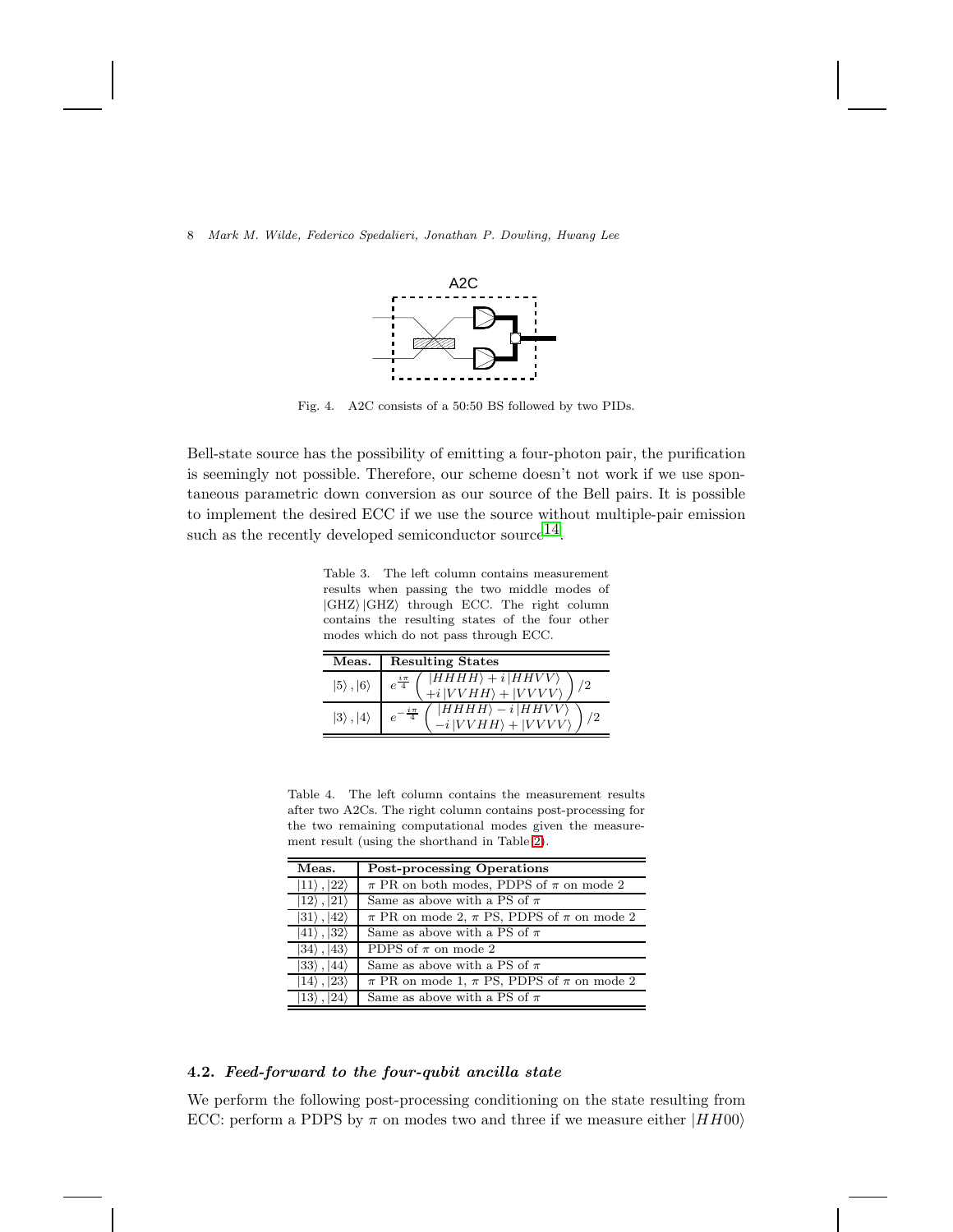Alternate Scheme for Optical Cluster-State Generation without Number-Resolving Photon Detectors 9

or  $|00VV\rangle$ , or perform a PS by  $\pi/2$  if we measure either  $|H00V\rangle$  or  $|0HV0\rangle$ . The resulting (unnormalized) state is as follows:  $|HHHH\rangle - i|HHVV\rangle - i|VVHH\rangle +$  $|VVVV\rangle$ . The later elements of G2A convert the above state deterministically to  $|t'_1\rangle$  (up to a global phase of  $e^{i\pi/4})$  with a PR by  $\pi$  on modes two and three, a PDPS of  $\pi/2$  on mode two, a PDPS of  $-\pi/2$  on mode three.

# 5. Probabilistic Controlled-Phase Gate

The controlled-phase takes each computational basis state to itself except  $|VV\rangle$ becomes  $-|VV\rangle$ . Suppose the four computational basis elements are inputs in Figure [1.](#page-3-0) Suppose the first part of the controlled-phase generates  $|t'_1\rangle$  (occurring with probability  $1/8$ ). We determine the propagation of the following four states through the latter half of the controlled-phase:  $|H\rangle_1\ket{t_1'}_{2345}\ket{H}_6,$   $|H\rangle_1\ket{t_1'}_{2345}\ket{V}_6,$  $|V\rangle_1|t_1'\rangle_{2345}|V\rangle_6,|V\rangle_1|t_1'\rangle_{2345}|V\rangle_6.$  The modes in Figure [1](#page-3-0) are in increasing order from top to bottom. We determine the state of modes three and four after the two A2Cs by first analyzing A2C acting on  $|HH\rangle$ ,  $|HV\rangle$ ,  $|VH\rangle$ , and  $|VV\rangle$ . All four combinations occur when the two A2Cs act on modes 1, 2, 5, and 6 of the above six-mode states.

A2C consists of a beam splitter followed by two PIDs (Figure [4\)](#page-8-1). A2C similar to Browne and Rudolph's Type-II fusion gate (though we use a beamsplitter instead of a polarizing beam splitter) or Pittman et al.'s "parity-check gate", which "teleports" the input state onto the cluster state with the effect of performing a logical controlled-phase gate<sup>6</sup>.

We describe its operation. Discard the controlled-phase result and start over if the measurement result is zero photons in exactly three modes. The operation is a success if zero photons are in exactly two modes. Table [4](#page-8-2) gives the resulting state and the post-processing. Table [4](#page-8-2) gives sixteen possibilities each occurring with probability 1/64. The controlled-phase success probability is  $1/4$  given  $|t'_1\rangle$ .

# 6. Conclusion

We summarize our results. B2G and G2A both have a success probability of 1/2. We generate  $|t'_1\rangle$  offline with success probability 1/8. Controlled-phase success probability is  $1/4$  given  $|t'_1\rangle$ . Photodetector number-resolving capability is not required throughout all operations—number-resolving detectors are not necessary for linear optical quantum computation with cluster states.

We cannot implement our scheme via spontaneous parametric down conversion without number-resolving detectors. The Bell-state source must be free from multiple pair emission to purify the Bell states.

M.M.W. thanks Austin Lund for stimulating discussions. We would like to acknowledge support from the Hearne Institute of Theoretical Physics, the National Security Agency, the Disruptive Technologies Office, and the Army Research Office.